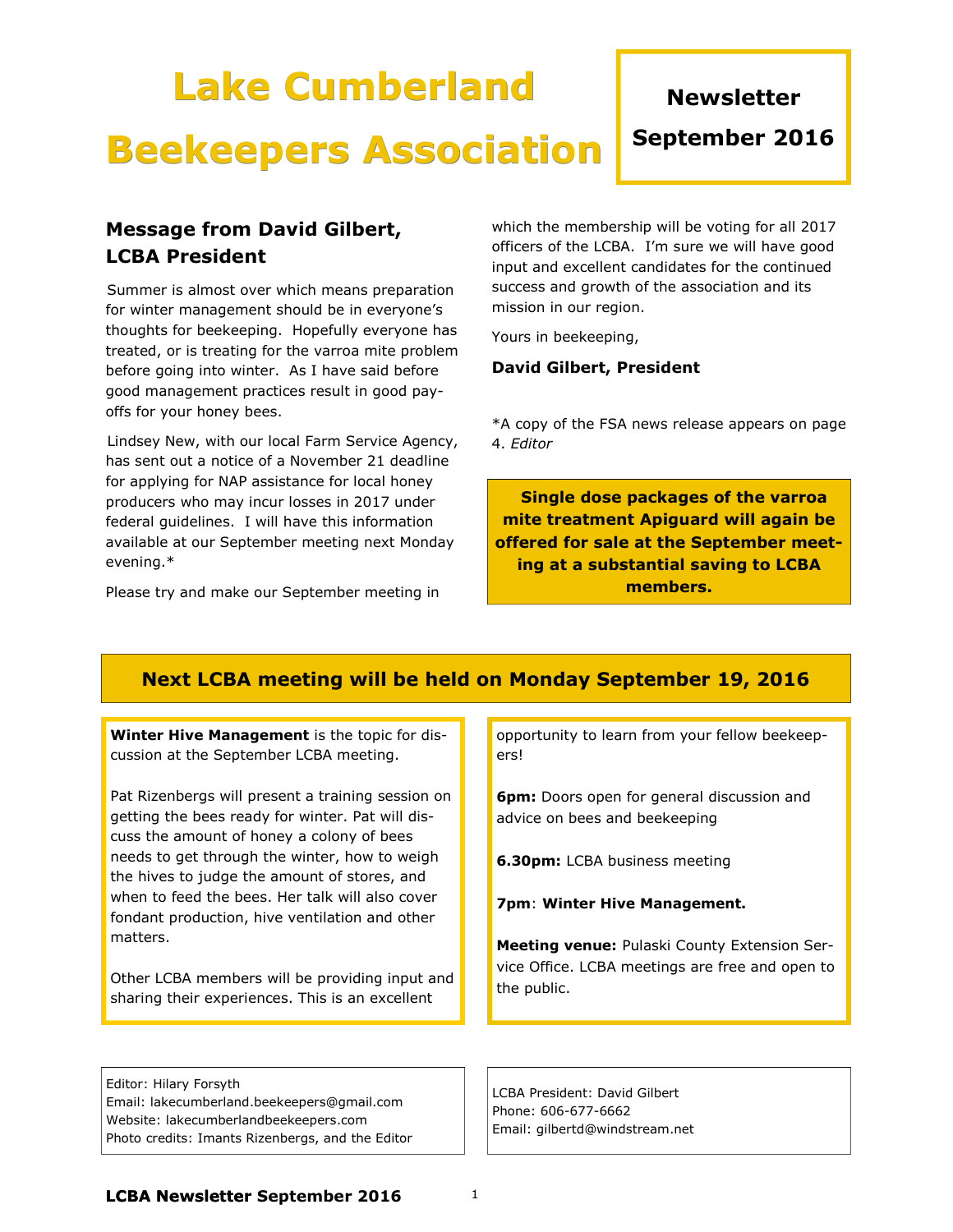## August 2016 LCBA meeting report

## Fall management presentation by Laura Rogers, Small Farm Area Agent at Kentucky State University

Laura Rogers began her presentation by reminding us that the goldenrod are flowering, a 'heads-up' that fall is here and winter is just around the corner! This is an important time for beekeepers, as they need to insure that their bees are in good health, the queen has a good laying pattern, pests such as wax moths, small hive beetles and varroa mites are kept to a minimum, and the bees are storing enough honey to get them through the winter.

In days gone by, beekeepers used to take honey supers off their hives when the goldenrod bloomed. It was believed that the honey was not fit for human consumption because the goldenrod nectar made the honey smell bad and also caused it to crystallize quickly. Research now shows that the strange smell of late season honey is actually a result of the bees collecting ragweed pollen, and the easy crystallization is due to the composition of fall aster nectar. In either case, the honey is perfectly good for humans and bees alike! The smell of the honey soon dissipates, and crystallization is easily corrected by warming the honey jar in some hot water.

Laura noted that records show local bees had not produced as much honey this year as anticipated, possibly due to heavy rains which washed out the nectar from tulip poplar and black locust blooms. This means that beekeepers should start checking their hives for honey stores now, as fall feeding may be necessary to help the bees build up sufficient stores for the winter. Laura said that she checks the weight of her hive boxes every time she inspects the bees, so that she has a good idea of what a 'full' box of stores feels like, and can assess when stores are low.

Laura explained that a colony of bees would need about 60-70 pounds of honey per hive to get through the winter. If a hive is deemed to be short of supplies, beekeepers should start feeding a 1:1 solution of sugar water now, increasing this to a 2:1 sugar:water syrup during the winter. She recommends using only 100% cane or 100% beet sugar.

As far as harvesting honey was concerned, Laura said that she always waits until a frame is fully capped over before harvesting it. If a few cells have not been capped, she gently shakes the frame over a tray to capture any nectar that may fall out: drops of nectar on the tray indicate too high a moisture content; no nectar droplets on the tray is a good sign that the honey is properly cured and ready to harvest.

Laura discussed the use of pollen patties, and warned that these may attract small hive beetles. She recommended only using a very small piece of pollen patty at a time, so the patty did not sit for too long in the hive.

Another tip was to make sure that the hive boxes were in good condition, and to replace old or damaged boxes as necessary. The bees will seal up all the cracks between boxes with propolis, but to help them out Laura often uses duct tape to seal the gaps between boxes.

Mice will be looking for somewhere to nest for the winter, and beehives are a favorite place. Install mouseguards in the fall, to prevent the mice from getting into the hives.

Laura was asked about winter hive protection and insulation. She discussed ways of shielding the hives from winter winds, but her most important advice was to have hives tilted slightly forwards so that rain could run off the outer cover and safely away from the bees. Also, snow accumulations should be removed from the hive entrances. Ventilation is important, too, because the warm air inside the hive will condense on the inner cover and moisture will drip down onto the bees, chilling and killing them. To prevent this, inner covers should have ventilation gaps so that moisture does not accumulate—even something as simple as placing very small twigs between the inner and outer covers would be sufficient.

Critters can be a big problem during the winter. Skunks may scratch at the hive entrance to induce the guard bees to emerge from the hive, and the skunk will eat these bees. A solution is to place hives on blocks several inches above ground level, so that the skunks' bellies are exposed to the stinging bees. Rows of spikes, such as those used to secure fitted carpeting, could be placed on the ground in front of the hives to deter skunks from standing there.

Bears are reported in our area every year, and a bear will rip a hive to pieces. Laura suggested strapping the hive boxes together, so that at least if a bear does visit, it will not be able to get the hive apart easily. Having a working electric fence is possibly the best option, though Laura pointed out that even this may not stop a determined bear.

Treating for the fungal disease Nosema was discussed. Fumagillin antibiotic is the recommended treatment, but new research indicates that this treatment may no longer be as effective. The disease is spread by spores in the air, and will be more of a problem in a cool, wet spring season.

It is, of course, essential to treat all hives for varroa mite. Many treatments were available and effective if applied as per the instructions. Laura recommended changing varroa mite treatments to prevent mites from becoming resistant to any one treatment. A hive weakened by varroa mites will be more susceptible to other hive pests, such as wax moth.

Laura's closing reminder to all of us beekeepers: Spring beekeeping begins NOW.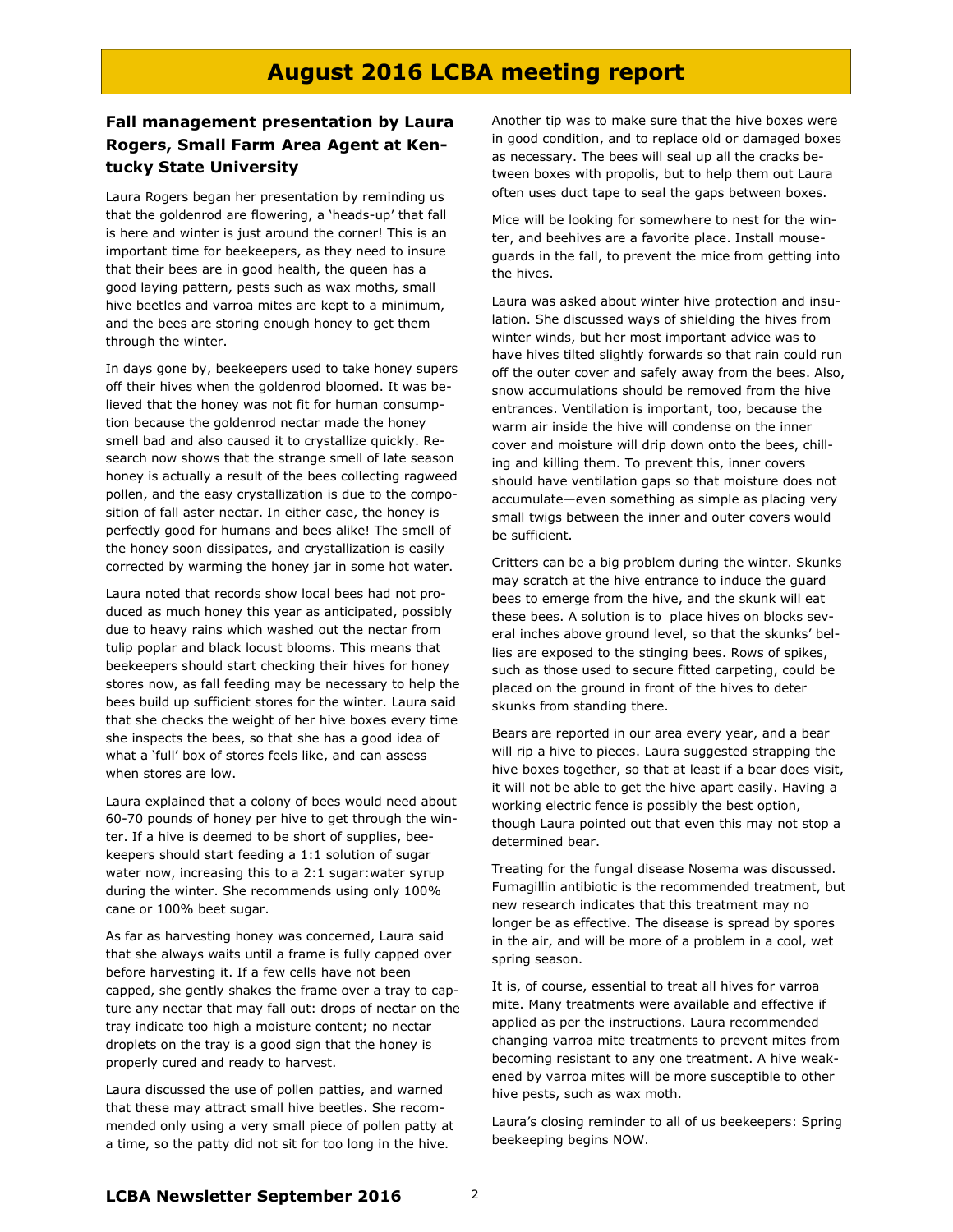## LCBA outreach

### Wolf Creek National Fish Hatchery Outdoor Eco Adventure Day

On Friday, October 21, 2016, Wolf Creek Fish Hatcheries are running their annual Outdoor Eco Adventure Day for all of the Russell County 4th graders. The event starts at 8.45am and ends at 2pm (both times Central).

LCBA has been invited to head up one of the 9 stations for the day. This will be a busy and fun event, and a wonderful opportunity to interact with these young people and to pass along some of our knowledge about bees.

Teaching is the best way to learn! If you are interested in assisting with the LCBA exhibit for all or part of the day, contact David Gilbert, LCBA President, or email us at lakecumberlandbeekeepers.com.

Listed below are some of the stations that Wolf Creek are planning for the event:

Corps of Engineers—Water safety—I like cool hand Luke

United Trappers of KY—Traditions and wildlife management

Mammoth Cave—Karst/geology

KY Division of Air Quality

KY Division of Water

KY Division of Waste Management

Archery

Lake Cumberland Beekeepers—Wonderful pollinators

STEM—Solar Power/Sustainability—Lindsey Wilson College.

## Bee news from Casey County

#### August/September bee report

Our bees have been busy this month, collecting pollen and nectar from a wide variety of flowers. In the fields and along the wood edges the bees have been observed visiting purple iron weed, lilac-colored mist flower, white boneset, yellow partridge pea, as well as chicory, lespedeza and perilla. The second show of golden rod is starting and the bees are making the most of this bounty.

The pollen collected from some of these flowers can be distinguished by color: the ironweed, boneset and mist flower all produce a creamy white pollen; the partridge peas a bright yellow, while goldenrod pollen is more orange-yellow.

A big provider of bright yellow pollen is ragweed. Yes, I know this is the plant everyone likes to hate, but when you see the bees covered in ragweed pollen, you get to think that perhaps this weed is not all bad! Ragweed produces separate male and female flowers, much in the way that corn does. Most of the ragweed flower inflorescence is covered in pollen-producing male flowers, while the small inconspicuous female flowers are situated at the base of the inflorescence. Pollen falls readily from the male flowers, and we've had fun observing the bees collecting this: all it takes is for the bee to run up and down the inflorescence to become covered in pollen; a quick brush off in midair to collect



Collecting pollen from ragweed is quick and easy

the pollen and stuff it into the pollen baskets, and the bee is off to visit the next inflorescence. Food collection should always be this easy!

By observing the color of the pollen brought into the hives, it is possible to get some indication of which flowers the bees have been collecting pollen from. We can never really tell, however, whether the bees are collecting nectar as well as pollen. The only way to check on this is to inspect the hives and feel the weight of the

Continued on page 4

Visit the LCBA website for reports and photos of LCBA outreach events, www.lakecumberlandbeekeepers.com

LCBA Newsletter September 2016 3